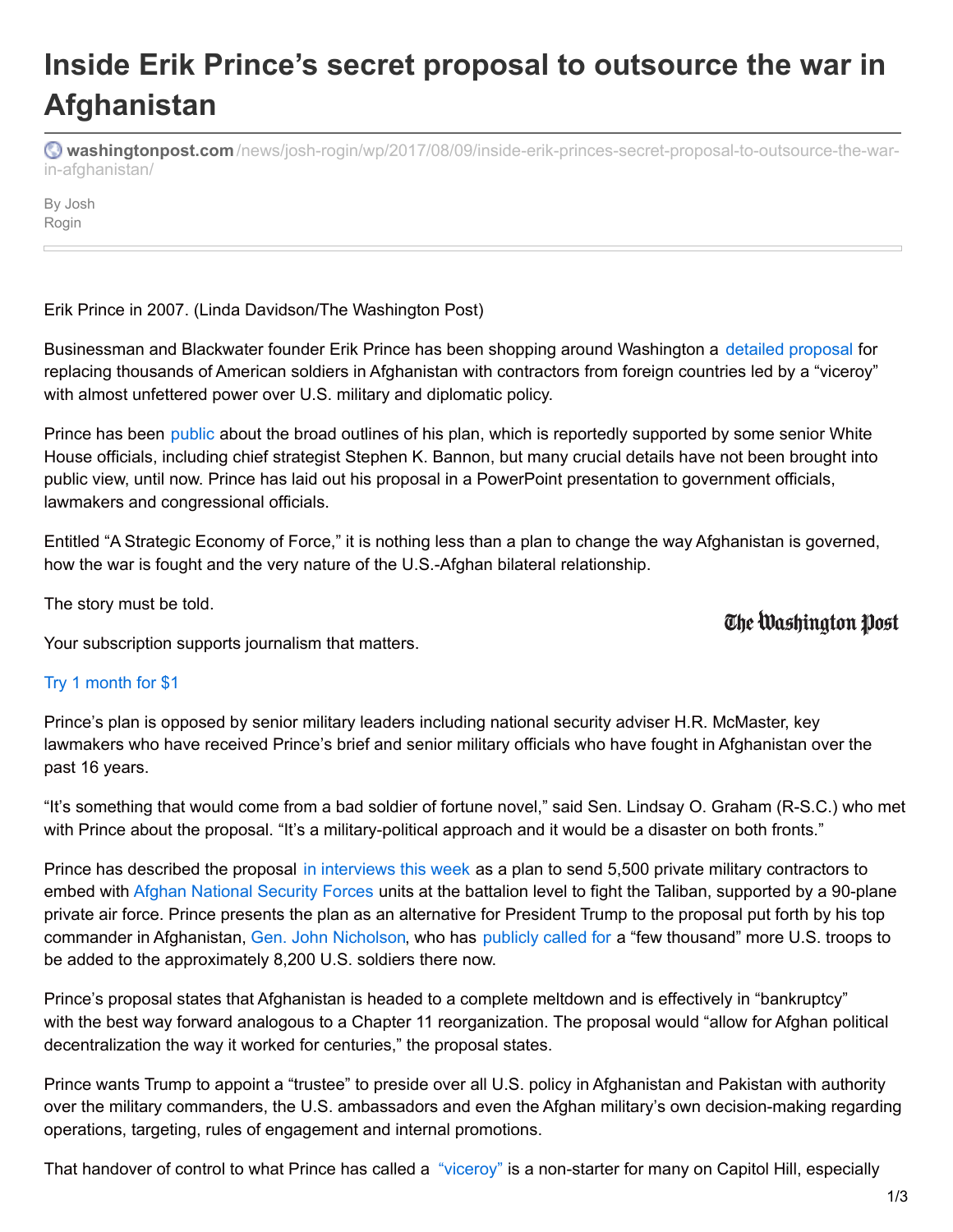since that person would also control spending and contracting. Graham said that if Trump endorses Prince's proposal, he will fight him at every turn.

"I trust our generals, I don't trust contractors to make our national security policy decisions," said Graham. "It sends the wrong message about the importance of Afghanistan to the United States. The last thing in the world we want to do is contract out our homeland security."

There are signs Trump is open to the idea. For one, Trump disparaged his own generals, including Nicholson, in a July meeting [reported](http://www.nbcnews.com/news/us-news/trump-says-u-s-losing-afghan-war-tense-meeting-generals-n789006) by NBC News. Trump compared his willingness to ignore his generals' advice on Afghanistan to a distorted story about the renovation of Manhattan's '21' Club in the 1980s.

In Prince's proposal, he compares [Afghanistan](https://en.wikipedia.org/wiki/Wollman_Rink) with another Trump renovation project, the redo of the Wollman Ice Rink in New York's Central Park in the 1980s, which Trump often brags came in ahead of schedule and under budget. The proposal claims Prince's plan would provide "an off ramp to the longest war in American history and a sustainable victory for America."

Several officials briefed on the plan told me that Prince's idea, while possibly appealing on the surface, is problematic for a number of reasons. First, according to the Pentagon, the United States is prohibited by law and policy from employing contractors in a military combat role. Prince has told officials that the legal workaround would be to place the contractor program not under Title 10 of the U.S. [Code](http://uscode.house.gov/browse/prelim@title10&edition=prelim), which governs overt military operations, but under [Title](http://uscode.house.gov/browse/prelim@title50&edition=prelim) 50, which governs classified operations.

One congressional official briefed by Prince said that placing the contractors under Title 50 would severely compromise their accountability and hinder public congressional oversight. The proposal states that contractors who commit crimes would be tried in Afghanistan under the Uniform Code of Military Justice. But officials said contractors would not be covered by the U.S.-Afghanistan bilateral security agreement and the legal authorities would be unclear.

"The whole concept runs afoul of Afghan sovereignty, which we've said we support for 16 years," the official said. "Accountability is crucial in a war zone. This is not what America is. This is not how America fights."

Sen. Tom Cotton (R-Ark.), who was also briefed by Prince, declined to comment on the proposal itself, citing its secrecy. But he defended the use of contractors in general.

"I take exception to anyone who suggests that contractors are not brave and sacrificing a lot for America, whether they are pulling triggers or delivering mail for our soldiers," he told me.

A former senior commander in Afghanistan told me that while contractors are fine for logistics, training, site security and medical services, placing them on the front lines of the battle with the Taliban would be a huge mistake.

"Contracting out engagement with the enemy — hiring mercenaries for offensive operations normally restricted to uniformed military members — strikes me as misguided and dangerous," the former military commander said. "We have repeatedly seen the shortcomings of mercenary forces, and those contemplating this course of action should revisit that history."

Under the Prince proposal, contractors would be embedded inside each of the 91-plus battalions of the Afghan National Army on a long-term basis. Special forces veterans would be recruited from the United States, Britain, France, Canada, Germany, Sweden, Norway, South Africa, New Zealand and Australia.

The selling point to Trump is a "seamless drawdown" for U.S. and NATO forces, a "no risk method" for bringing home the troops. The proposal states the U.S. military presence could be reduced to about 2,000 within 20 months.

Prince says the plan would cost under \$10 billion a year, less than a quarter of what the United States spends in